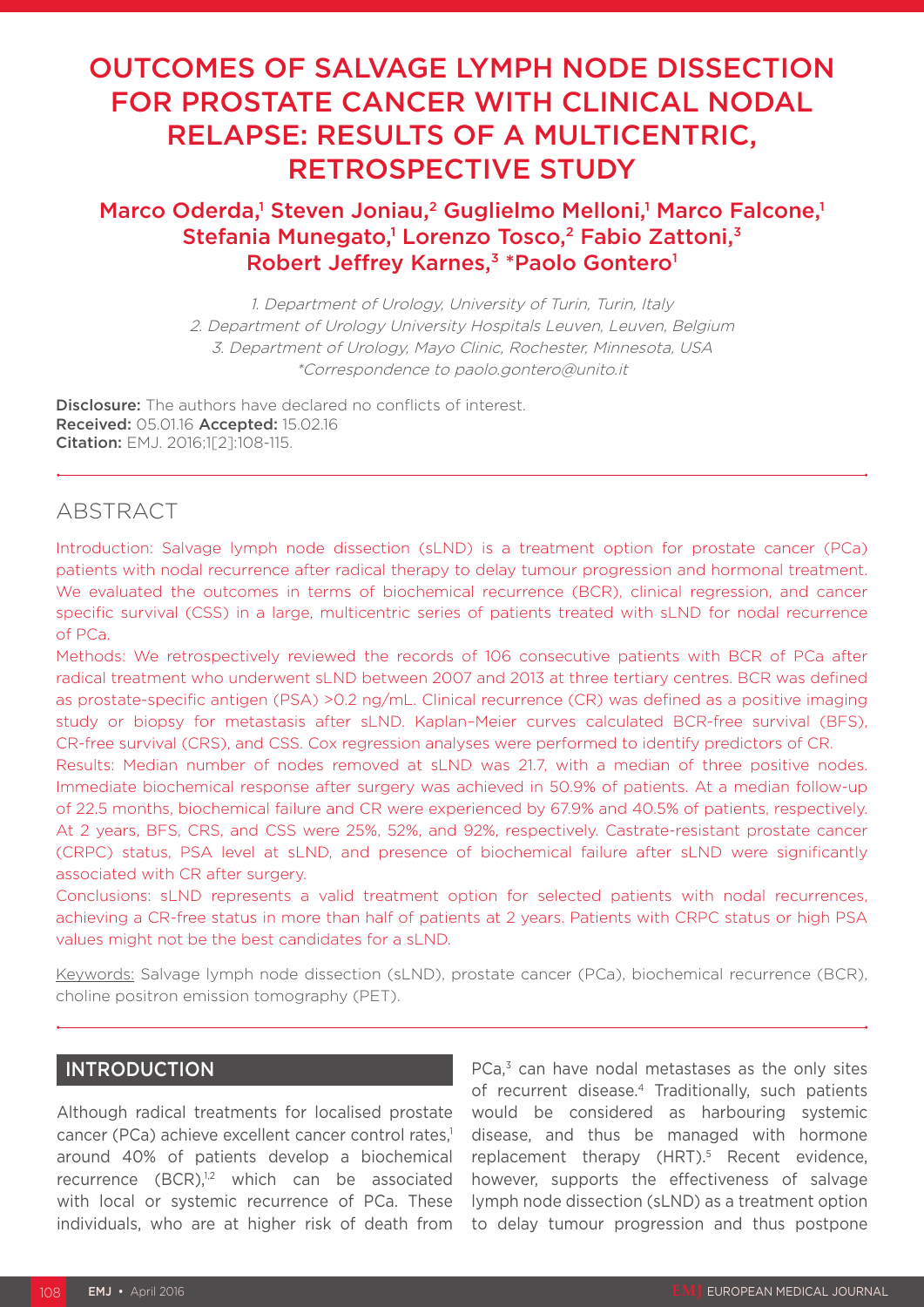HRT in patients with disease relapse limited to lymph nodes  $(LN)$ .<sup>6</sup> In this light, <sup>11</sup>C-choline positron emission tomography (PET)/computed tomography (CT) currently plays an essential role in the early detection of nodal metastases to correctly select patients suitable for sLND.7,8

Previous studies have reported that although most patients inevitably progress to BCR after sLND, roughly 40% do not experience any further clinical recurrence (CR) even at long-term follow-up.9,10 These are promising results; however, the feasibility of sLND in clinical practice remains limited by the lack of data concerning oncologic and surgical outcomes of this pioneering surgery. The aim of our study is to report the outcomes in terms of BCR, CR, and cancer-specific survival (CSS) in a multicentric series of patients treated with sLND for nodal recurrence of PCa. To our knowledge, this is the largest series published to date.

# METHODS

## Patient Population

After institutional review board approval, we retrospectively reviewed the records of 106 consecutive patients with BCR of PCa after radical treatment (radical prostatectomy [RP], N=102; external beam radiation therapy [EBRT], N=3; brachytherapy,  $N=2$ ) who underwent <sup>11</sup>C-choline PET/CT and sLND between 2007 and 2013 at three tertiary centres. BCR was considered to be a rise of prostate-specific antigen (PSA) to >0.2 ng/mL after RP and a PSA level >2 ng/mL higher than the PSA nadir value after radiotherapy.<sup>11</sup> Castrateresistant prostate cancer (CRPC) patients were defined as patients with <1.7 nmol/L serum testosterone and biochemical progression.5 All but six patients (who only had findings of enlarged nodes in CT scans) showed pathological uptake in at least one LN in PET/CT imaging. Pelvic and/ or retroperitoneal sLND was performed according to the location of positive nodes at imaging. Patients referred for sLND had BCR after radical treatment for PCa, with evidence of nodal disease only at imaging. Preoperative imaging modalities were as previously described.<sup>8</sup>

## Surgical Procedure and Follow-Up

Surgical dissection was not restricted to the PET/CT targeted area, but was extended to neighbouring regions according to surgical preference. Given the current unavailability of a recommended surgical template, no standardised surgical approach could be adopted. An open approach was used in all but two patients, in whom laparoscopic sLND was performed. After sLND, surgical specimens were processed according to standard pathology protocols and evaluated by a dedicated uro-pathologist in each institution. Use of any therapy after surgery, including HRT, was decided on a case-by-case basis following multidisciplinary consultation. Follow-up consisted of periodical PSA testing and clinical visits. Postoperative imaging, including CT, magnetic resonance imaging, bone scintigraphy, or <sup>11</sup>C-choline PET/CT was performed in cases of BCR after sLND. Complications were reported according to the modified Clavien–Dindo classification.12

## Statistical Analysis

Descriptive statistics were used to explore perioperative and pathologic variables. Primary outcomes were time to biochemical failure, CR, and cancer-specific mortality. Kaplan–Meier survival curves and life tables were calculated for each outcome. Biochemical failure comprised both patients with BCR after the initial PSA response (<0.2 ng/mL) following sLND, and those not attaining a PSA <0.2 ng/mL (immediate BCR). Biochemical response (BR) included patients attaining a PSA <0.2 ng/mL. CR was defined as a positive imaging study or biopsy for metastasis after sLND. Univariable and multivariable Cox regression analyses were performed to identify predictors of CR. Statistical significance was claimed for p<0.05. All statistical analyses were performed with SPSS v.20 (IBM, New York, USA).

## RESULTS

# Baseline Characteristics and Pathologic Outcomes

Table 1 depicts the baseline characteristics of all patients included in the study, both at the time of primary treatment and at sLND. At sLND, median patient age was 65 years (range, 48–81), with a median PSA of 3.1 ng/mL (range, 0.2–47). Mean time from PET/CT to sLND was 1.5 months (SD±0.7). Overall, PET/CT detected a median of 1.5 positive nodes per patient. Data concerning PET/CT accuracy were previously reported.<sup>8</sup> Adjuvant and salvage therapies before sLND were adopted in a large number of patients. Nineteen patients (18%) already possessed CRPC status before undergoing sLND. The median number of nodes removed was 21.7 (range, 2–78), with a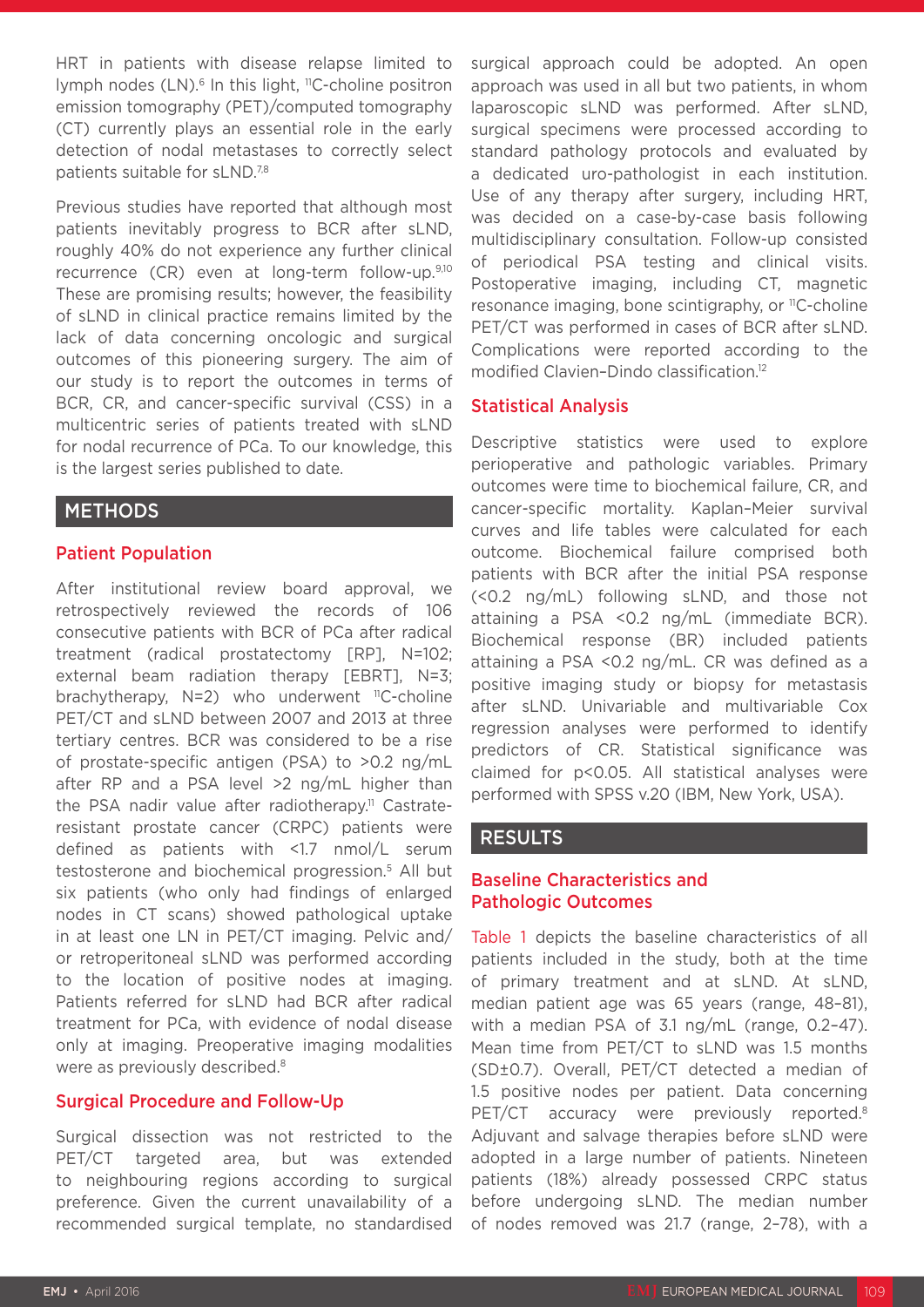median of three positive nodes on final histology (range, 0–33). sLND found no positive nodes in 16 patients (15%).

## Patient Outcomes, Survival, and Complications

Surgical outcomes are shown in Table 2. BR immediately after surgery was achieved by 50.9% of patients. At last follow-up, biochemical failure was noted in 67.9% of cases, with a mean time of 19 months. CR was experienced by 40.5% of patients, mainly at nodal or bone level, with a mean time of 38 months. At a median follow-up of 22.5 months, only five patients of our series died from PCa. Kaplan–Meier survival curves for BCR-free survival (BFS), CR-free survival (CRS), and CSS are shown in Figure 1. At 2 years, BFS, CRS, and

CSS were 25%, 52%, and 92%, respectively. Thirtysix patients (33.9%) experienced postoperative complications, of which only 10 (9.4%) were graded as Clavien III-IV (Table 2).

# Univariable and Multivariable Cox Regression Models Predicting Clinical Progression

In univariable Cox regression models considering the main preoperative and postoperative variables, CRPC status, PSA level at sLND, and presence of biochemical failure after sLND were significantly associated with CR after surgery (Table 3). In multivariable analyses, all of these variables represented independent predictors of CR (all p<0.02).

#### Table 1: Baseline patient characteristics.

| Variable                                                                                                                    | All patients (N=106)                | Radical prostatectomy<br>$(N=101)$                  | Radiation therapy or<br>brachytherapy (N=5)              |  |  |
|-----------------------------------------------------------------------------------------------------------------------------|-------------------------------------|-----------------------------------------------------|----------------------------------------------------------|--|--|
| Patient characteristics at time of primary treatment                                                                        |                                     |                                                     |                                                          |  |  |
| Age (years), mean±SD<br>Age (years), median (range)                                                                         | 59.4±6.8<br>59 (46-75)              | $59.5 \pm 6.8$<br>59 (46-75)                        | $57.6 \pm 5.4$<br>$55(53-66)$                            |  |  |
| <b>Years considered</b>                                                                                                     | 1993-2013                           | 1993-2013                                           | 2001-2011                                                |  |  |
| PSA, ng/mL, mean±SD<br>PSA, ng/mL, median (range)                                                                           | $11.0 \pm 8.4$<br>$8.6(2.0-44.6)$   | $11.0 \pm 8.1$<br>$8.7(2.5 - 44.6)$                 | $12.0 \pm 13.1$<br>$4.6(2.0 - 33.4)$                     |  |  |
| GS<br>$\leq$ 6, n (%)<br>$\bullet$<br>7, n (%)<br>8-10, n (%)                                                               | 4(3.8)<br>60 (56.6)<br>42 (39.6)    | Pathologic GS<br>3(3.0)<br>58 (57.4)<br>40 (39.6)   | <b>Bioptic GS</b><br>1(20.0)<br>2(40.0)<br>2(40.0)       |  |  |
| Stage at radical prostatectomy<br>pT3, n (%)<br>pNx, n (%)<br>pN1, n (%)                                                    | <b>NA</b><br><b>NA</b><br><b>NA</b> | Pathologic stage<br>65 (64.3)<br>23(22.7)<br>7(6.9) | <b>Clinical stage</b><br>1(20)<br><b>NA</b><br><b>NA</b> |  |  |
| Positive margins, n (%)                                                                                                     | <b>NA</b>                           | 41 (45.1)                                           | <b>NA</b>                                                |  |  |
| Nodes removed, mean (range)                                                                                                 | <b>NA</b>                           | $11.7(2-45)$                                        | <b>NA</b>                                                |  |  |
| Positive nodes, mean (range)                                                                                                | NA.                                 | $1.75(1-4)$                                         | <b>NA</b>                                                |  |  |
| Adjuvant therapies, n (%)<br><b>RT</b><br><b>HRT</b>                                                                        | 22 (20.7)<br>11(10.3)               | 22(21.3)<br>10(9.7)                                 | <b>NA</b><br>1(20)                                       |  |  |
| Months to BCR, mean±SD<br>Months to BCR, median (range)                                                                     | $40.4 \pm 37.4$<br>31.0 (1-190)     | 38.0±34.3<br>30.5 (1-190)                           | 81.8±66.3<br>99.0 (12-150)                               |  |  |
| Patient characteristics at time of sLND                                                                                     |                                     |                                                     |                                                          |  |  |
| Age (years), mean±SD<br>Age (years), median (range)                                                                         | 65.3±6.9<br>65.5 (48-81)            | $64.3{\pm}7.0$<br>$65(48-81)$                       | $66.2 \pm 6.7$<br>$67(56 - 75)$                          |  |  |
| <b>Years considered</b>                                                                                                     | 2007-2014                           | 2007-2014                                           | 2013-2014                                                |  |  |
| Time from primary treatment to sLND<br>(months), mean±SD<br>Time from primary treatment to sLND<br>(months), median (range) | 70.2±49.4<br>$59(6-233)$            | 68.7±48.8<br>56 (6–233)                             | 101.8±55.6<br>106 (20-159)                               |  |  |
| Salvage therapies before sLND, n (%)<br>RT.<br><b>HRT</b><br>Chemotherapy + HRT<br>$\bullet$                                | 53 (50)<br>22 (20.7)<br>8(7.5)      | 53 (52.4)<br>20 (19.8)<br>8(7.9)                    | NA.<br>2(40)<br>O(0)                                     |  |  |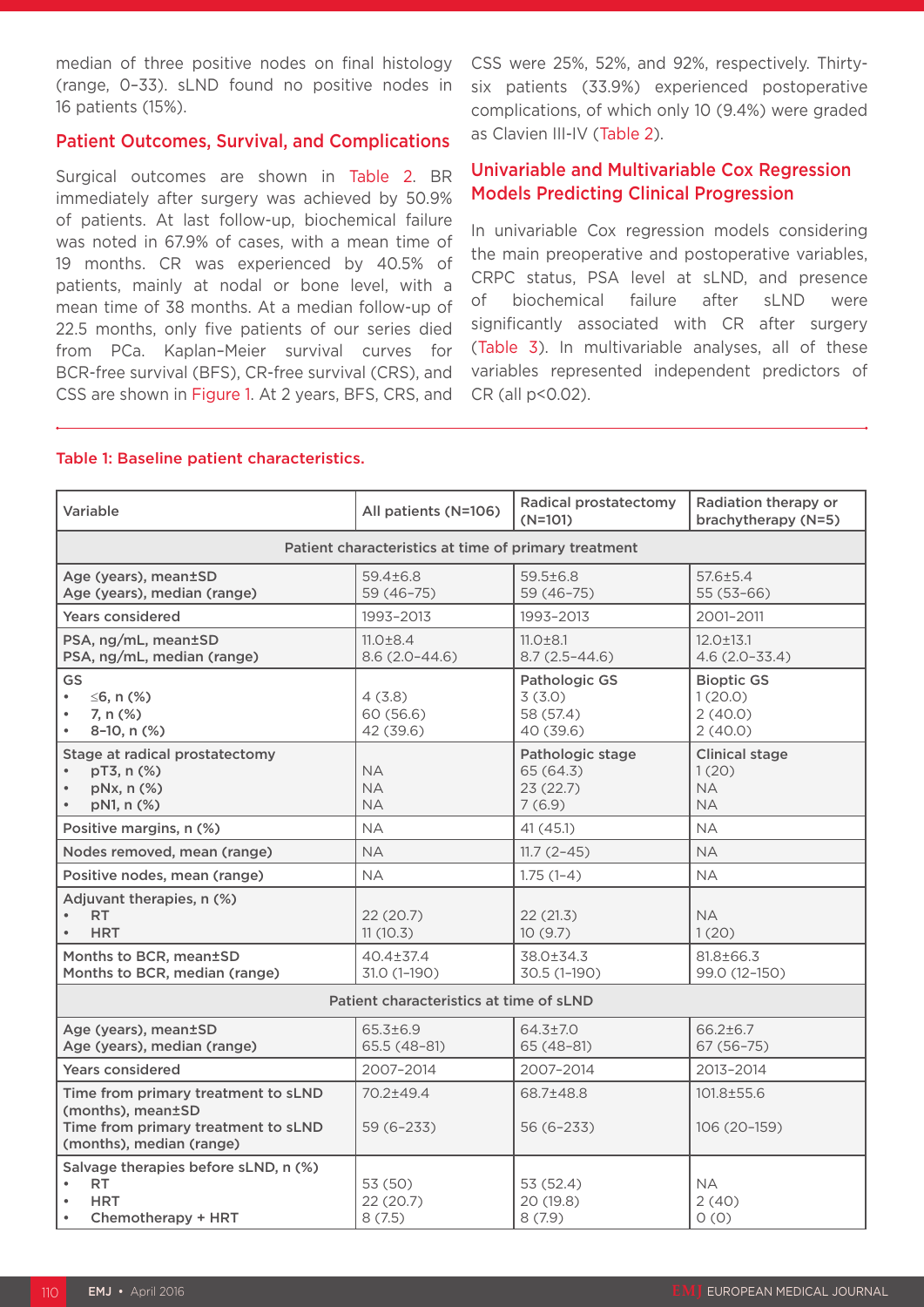#### Table 1 continued.

| Variable                                                                                                                     | All patients (N=106)                          | Radical prostatectomy<br>$(N=101)$           | Radiation therapy or<br>brachytherapy (N=5) |
|------------------------------------------------------------------------------------------------------------------------------|-----------------------------------------------|----------------------------------------------|---------------------------------------------|
| PSA, ng/mL, mean±SD                                                                                                          | 3.1±5.0                                       | $2.1 \pm 3.1$                                | $2.5 \pm 1.7$                               |
| PSA, ng/mL, median (range)                                                                                                   | $1.0(0.2-47)$                                 | $1.0 (0.1 - 17)$                             | $1.4(1.3-4.8)$                              |
| CRPC, n (%)                                                                                                                  | 19 (17.8)                                     | 16(15.7)                                     | 3(60)                                       |
| Positive nodes at PET/CT, mean±SD                                                                                            | $2.01 \pm 1.6$                                | $1.99 + 1.6$                                 | $2.4 \pm 1.1$                               |
| Positive nodes at PET/CT, median (range)                                                                                     | $1.5(0-9)$                                    | $1(0-9)$                                     | $2(1-4)$                                    |
| Positive locations at PET/CT, n (%)<br>Pelvic only<br>Retroperitoneal only<br>Pelvic plus retroperitoneal<br><b>Negative</b> | 82 (77.3)<br>6(5.6)<br>12 (11.3)<br>6(5.6)    | 78 (77.2)<br>5(4.9)<br>12(11.8)<br>6(5.9)    | 4(80)<br>1(20)<br>0(0)<br>0(0)              |
| Nodes removed at sLND, mean±SD                                                                                               | $21.7 \pm 14.5$                               | $20.5 \pm 12.8$                              | 47.6±23.3                                   |
| Nodes removed at sLND, median (range)                                                                                        | $20.5(2-78)$                                  | $18.0(2-62)$                                 | 45 (24 - 78)                                |
| Positive nodes at sLND, mean±SD                                                                                              | $4.7 \pm 5.4$                                 | $4.4 \pm 4.5$                                | $10.8 \pm 14.4$                             |
| Positive nodes at sLND, median (range)                                                                                       | $3(0-33)$                                     | $3(0-20)$                                    | $3(0-33)$                                   |
| Positive locations at sLND, n (%)<br>Pelvic only<br>Retroperitoneal only<br>Pelvic plus retroperitoneal<br><b>Negative</b>   | 66 (62.2)<br>5(4.7)<br>19 (17.9)<br>16 (15.1) | 65 (64.3)<br>4(3.9)<br>19(18.8)<br>14 (13.8) | 1(20)<br>1(20)<br>0(0)<br>2(40)             |

sLND: salvage lymph node dissection; PET: positron emission tomography; CT: computed tomography; GS: Gleason score; pT3: tumour extends beyond the prostate; pNx: regional lymph nodes were not assessed; pN1: regional lymph nodes affected by tumour; BCR: biochemical recurrence; RT: radiotherapy; HRT: hormone replacement therapy; PSA: prostate-specific antigen; CRPC: castrate-resistant prostate cancer.



Figure 1: Kaplan-Meier survival curves. sLND: salvage lymph node dissection.

## **DISCUSSION**

Recent advances in clinical imaging techniques, and in particular molecular imaging such as <sup>11</sup>C-choline PET/CT, have allowed the identification

of cases with oligometastatic nodal recurrence after radical therapy for  $PCa^{7,8}$  These are patients with presumed 'systemic' disease that is limited to the pelvic and/or retroperitoneal LNs. Traditionally, these these types of patients would have been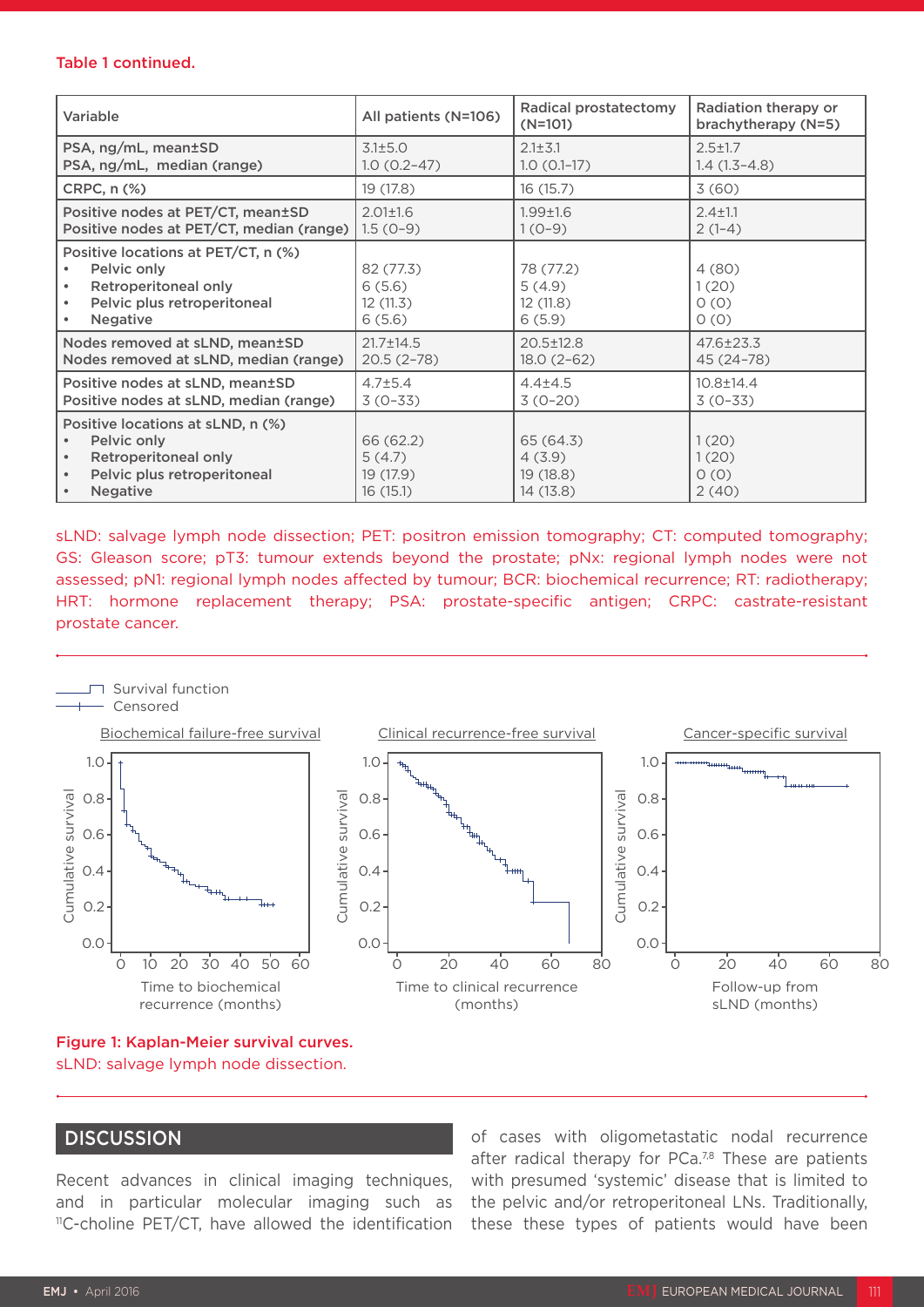referred to HRT,<sup>5</sup> being at increased risk of death from PCa.2 However, HRT is not a curative option and is burdened by non-negligible toxicity.<sup>13</sup> Moreover, many patients ultimately develop CRPC.<sup>14</sup>

In recent years, sLND has emerged as an appealing therapeutic alternative for this group of patients, showing favourable cancer-control outcomes in terms of delayed progression and postponement of HRT.6,9-11,15-18 The rationale of this targeted surgery resides in the consideration that extended pelvic LN dissection at the time of radical prostatectomy is associated with more favourable survival rates in patients with low nodal disease burden, defined as up to two positive nodes.<sup>6,11,19</sup> In other words, nodal disease can still be considered regional in select cases. The question is whether limited nodal recurrence following local treatment with curative intent will be viewed in the same way. In other words, does sLND have curative potential, or at least therapeutic benefit as a cytoreductive measure?

Recent studies have analysed the outcomes of this controversial procedure. The first published large series of sLND was that of Rigatti et al.<sup>15</sup> who analysed the data of 72 patients with BCR after RP associated with clinical nodal recurrence. Forty-one patients (57%) achieved a complete BR after sLND. In the entire cohort, the 5-year BFS, CRS, and CSS were 19%, 34%, and 75%, respectively.

#### Table 2: Patient outcomes and complications.

| Variable                                                                                                                                              | All patients (N=106)                     |  |  |  |
|-------------------------------------------------------------------------------------------------------------------------------------------------------|------------------------------------------|--|--|--|
| <b>Operative outcomes</b>                                                                                                                             |                                          |  |  |  |
| Estimated blood loss (cc), mean±SD<br>Estimated blood loss (cc), median (range)                                                                       | 395.3±434.3<br>250 (0-2700)              |  |  |  |
| Length of hospital stay (days), mean±SD<br>Length of hospital stay (days), median (range)                                                             | 5.0±4.8<br>$4.5(0-31)$                   |  |  |  |
| <b>Oncologic outcomes</b>                                                                                                                             |                                          |  |  |  |
| Follow-up from primary treatment (months), mean±SD<br>Follow-up from primary treatment (months), median (range)                                       | $95.9 \pm 50.6$<br>86 (11-256)           |  |  |  |
| Follow-up from sLND (months), mean±SD<br>Follow-up from sLND (months), median (range)                                                                 | 25.7±15.1<br>$22.5(1-67)$                |  |  |  |
| Biochemical response immediately after sLND, n (%)                                                                                                    | 54 (50.9)                                |  |  |  |
| Biochemical response at 22 months after sLND, n (%)                                                                                                   | 34 (32.1)                                |  |  |  |
| Further treatments after sLND, alone or in combination, n (%)<br>HRT (for at least a period of time)<br>Chemotherapy<br>$\bullet$<br>RT on metastases | 71 (66.9)<br>13(12.2)<br>12(11.3)        |  |  |  |
| Biochemical failure after sLND, n (%)                                                                                                                 | 72 (67.9)                                |  |  |  |
| Months to biochemical failure after sLND, mean (95% CI)*                                                                                              | 19.1 (15.0-23.1)                         |  |  |  |
| Clinical recurrence after sLND, n (%)                                                                                                                 | 43 (40.5)                                |  |  |  |
| Months to clinical recurrence after sLND, mean (95% CI)*                                                                                              | 38.1 (32.4-43.8)                         |  |  |  |
| Site of clinical recurrence, n (%)<br>Local<br>Nodal<br><b>Bone</b><br><b>Visceral</b>                                                                | 4(3.7)<br>24(22.6)<br>16(15.0)<br>2(1.8) |  |  |  |
| Cancer-specific mortality, n (%)                                                                                                                      | 5(4.7)                                   |  |  |  |
| Months to cancer-specific mortality, mean (95% CI)*                                                                                                   | 62.5 (58.7-66.3)                         |  |  |  |
| Survival                                                                                                                                              |                                          |  |  |  |
| <b>Biochemical failure-free survival</b><br>2-years<br>4-years                                                                                        | 25%<br>22%                               |  |  |  |
| Clinical recurrence-free survival<br>2-years<br>4-years                                                                                               | 52%<br>25%                               |  |  |  |
| <b>Cancer-specific survival</b><br>2-years<br>4-years                                                                                                 | 92%<br>88%                               |  |  |  |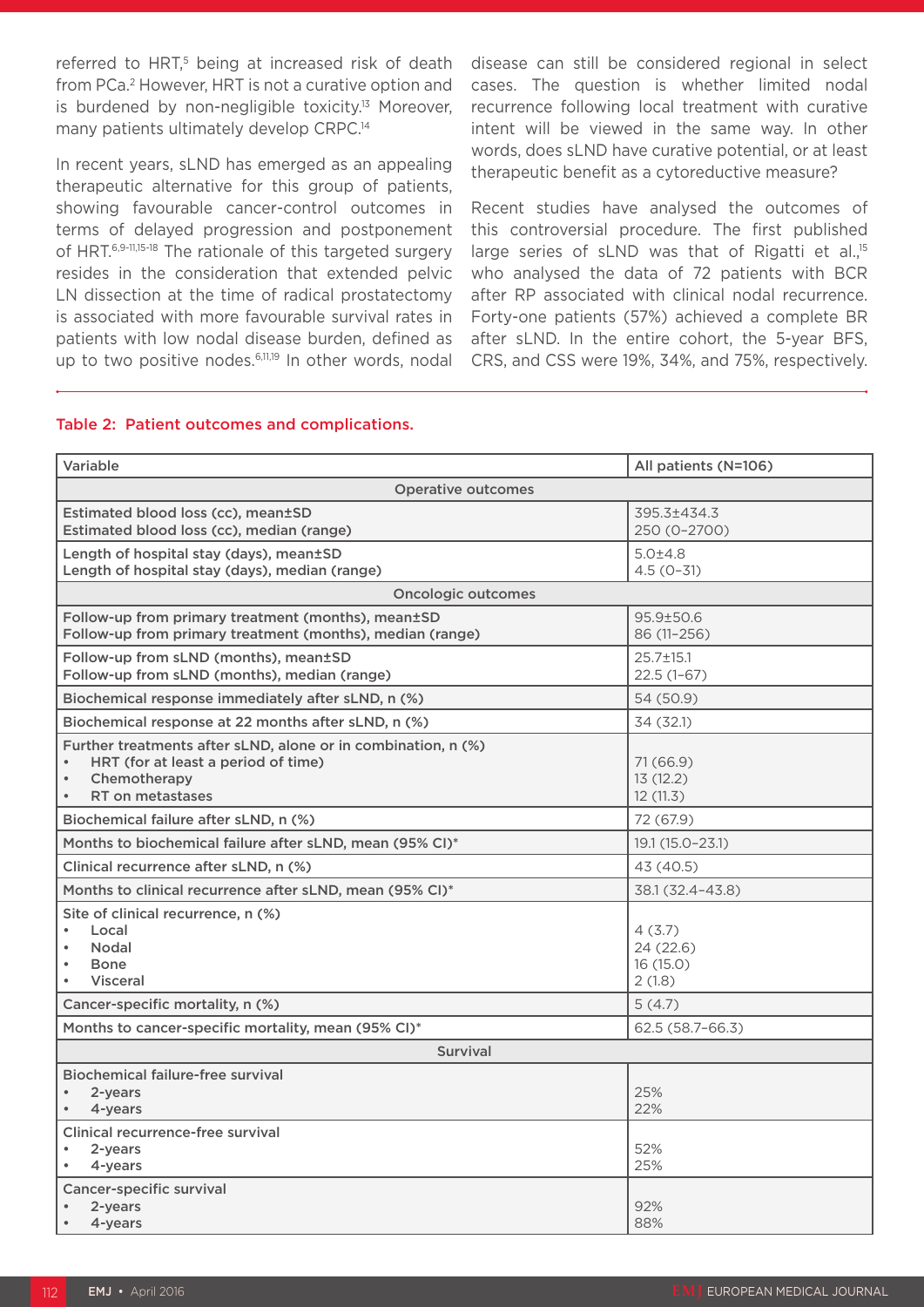#### Table 2 continued.

| Variable                                    |                      | All patients (N=106) |  |  |
|---------------------------------------------|----------------------|----------------------|--|--|
| Complications                               |                      |                      |  |  |
| <b>Complication type</b>                    | <b>Clavien Grade</b> | Overall, n (%)       |  |  |
| Lymphorrhoea                                |                      | 11(10.3)             |  |  |
| Postoperative pain                          |                      | 4(3.7)               |  |  |
| Pulmonary atelectasis                       |                      | 1(0.9)               |  |  |
| <b>Ileus</b>                                | $\mathbb{I}$         | 1(0.9)               |  |  |
| Wound infection                             |                      | 3(2.7)               |  |  |
| Pneumonia                                   | $\mathbb{I}$         | 2(1.8)               |  |  |
| Pulmonary embolism                          | $\mathbb{I}$         | 1(0.9)               |  |  |
| Haemorrhage, with transfusions              |                      | 3(2.7)               |  |  |
| Lymphocele, requiring drainage              | Illa                 | 2(1.8)               |  |  |
| Haemorrhage, requiring embolisation         | Illa                 | 1(0.9)               |  |  |
| Wound dehiscence                            | Illa                 | 1(0.9)               |  |  |
| Hydronephrosis, requiring ureteral stenting | Illa                 | 2(1.8)               |  |  |
| Surgical reintervention                     | IIIb                 | 3(2.7)               |  |  |
| Rectovesical fistula                        | IIIb                 | 1(0.9)               |  |  |

#### \*according to Kaplan–Meier survival estimates

RT: radiotherapy; HRT: hormone replacement therapy; sLND: salvage lymph node dissection; CI: confidence interval.

| Variable                   | Univariable         |         | <b>Multivariable</b>     |         |
|----------------------------|---------------------|---------|--------------------------|---------|
|                            | HR (95%, CI)        | p-value | HR (95%, CI)             | p-value |
| Time to BCR                | $1.00(0.99 - 1.01)$ | 0.48    |                          |         |
| <b>CRPC</b> status         | 3.88 (1.04-14.49)   | 0.04    | 32.4 (1.48-711.08)       | 0.02    |
| PSA at sLND (ng/mL)        | $1.26(1.04-1.52)$   | 0.01    | 1.30 (1.04–1.62)         | 0.01    |
| Positive nodes, n          | $0.99(0.93 - 1.07)$ | 0.97    | $\overline{\phantom{a}}$ |         |
| <b>Biochemical failure</b> | $6.48(2.25-18.63)$  | 0.001   | 4.34 (1.26-14.96)        | 0.02    |

#### Table 3: Cox regression models predicting CR after sLND.

BCR: biochemical recurrence; CRPC: castrate-resistant prostate cancer; PSA: prostate-specific antigen; sLND: salvage lymph node dissection; CI: confidence interval; HR: hazard ratio; CR: clinical regression.

In a recent update of this series, the same authors focussed on 59 patients with >5 years of follow-up. Complete BR was achieved in 35 patients (59.3%) after sLND. The estimated 8-year BFS, CRS, and CSS were 23%, 38%, and 81%, respectively.<sup>9</sup> Another report on sLND was published by Jilg et al.,16 who evaluated the data of 52 patients with BCR after radical treatment associated with clinical nodal recurrence in PET/CT imaging. The authors excluded patients who received radiotherapy after primary treatment and before sLND. Adjuvant EBRT was administered following sLND in 27 cases

(52%). Twenty-four patients (46%) had complete BR after surgery, and a 1-year BFS of 71.8%. In the entire cohort, the estimated 5-year CRS and CSS were 26% and 78%, respectively. Another series of sLND was recently published by Karnes et al.<sup>10</sup> who analysed the data of 52 patients, 78.8% of whom had already undergone adjuvant or salvage therapy after RP. At a median follow-up of 20 months, 46.2% of patients had not received further treatments, 57.7% had PSA <0.2 ng/mL, and 34.6% were on HRT. Estimated 3-year BFS, CRS, and CSS were 45.5%, 46.9%, and 92.5%, respectively.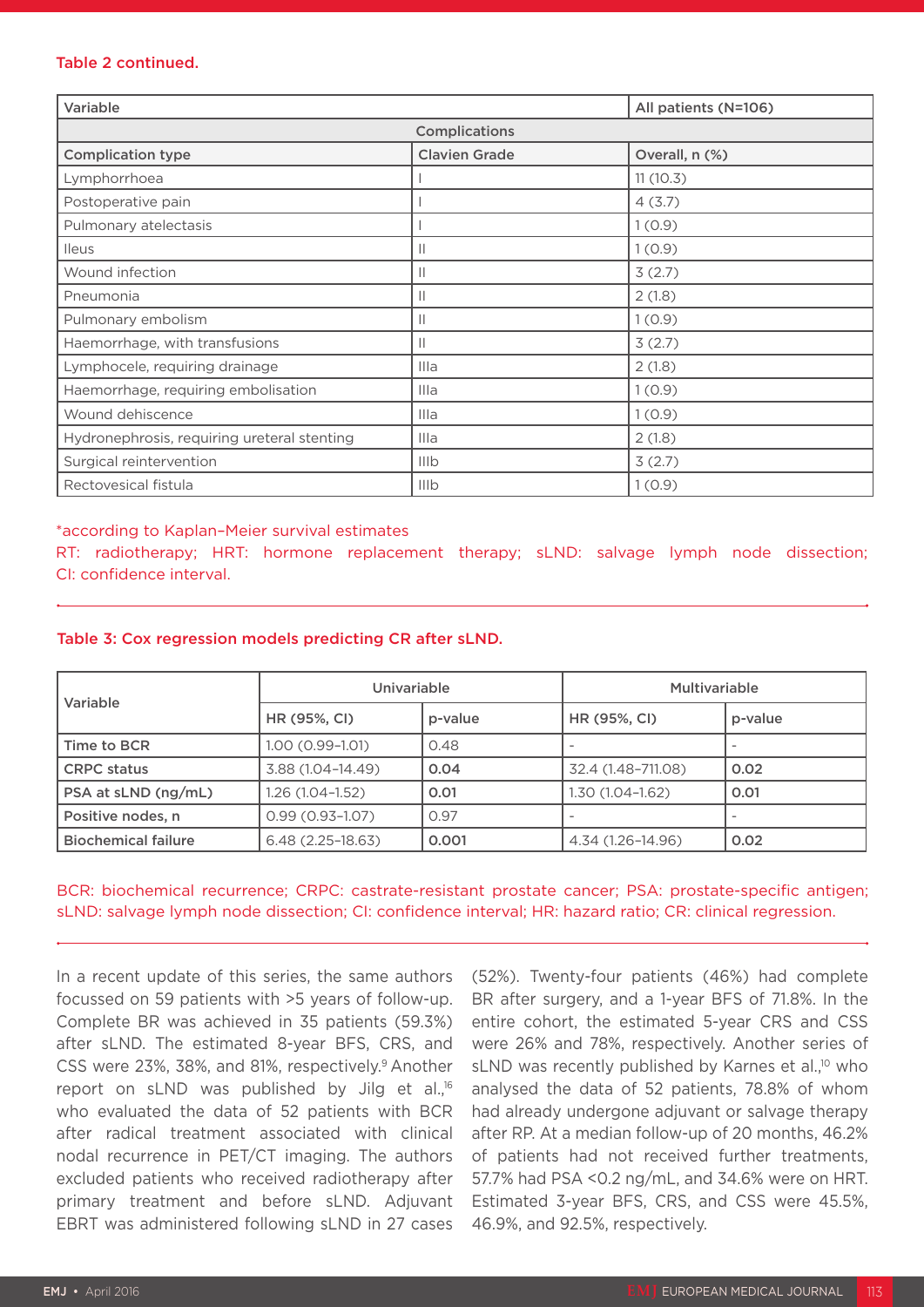The outcomes of our multi-institutional report are in line with these results, with 2-year BFS, CRS, and CSS of 25%, 52%, and 92%, respectively. As with the aforementioned series, ~50% of our patients achieved complete BR after surgery, but the majority of our cohort developed BCR, with a mean time to BCR of 19 months. CRs were noted in a significant number of patients (40.5%), mainly at nodal or bone level. We do not know if these patients developed a true recurrence after sLND, or whether they already had more extensive systemic disease not detected by PET/CT. In this case, one might argue that these patients were not ideal candidates for surgery.

Several considerations, however, have to be made regarding the benefits of metastasis-directed surgery, at least for a sub-group of our patients. Among our cohort, 30% of patients remained with undetectable PSA after 2 years, and 60% were free from CR. Cancer-specific mortality was <5%. Another beneficial outcome of sLND is HRTfree survival: HRT can be avoided in these patients, or avoided for some time, sparing them from the side-effects of this treatment $13$  and possibly delaying the time to CRPC.<sup>14</sup> Due to the retrospective design of our study, it was not possible to retrieve all data concerning the length and type of HRT administered to our patients. However, we observed that 71 of our patients (66.9%) received some form of HRT postoperatively, the duration of which was physician-driven but usually brief. The remaining 33.1% of cases remained HRT-free after sLND.<sup>11</sup>

When planning a sLND, the morbidity of this surgery must be taken into account. Most of the reported complications in the literature appear to be mild, the most frequent ones being lymphorrhoea (15.3%), fever (14.5%), and ileus (11.2%). The need for postoperative intervention due to severe complications was only sporadically reported.6,10,15,16 Our data confirm that most postoperative complications are mild and self-limiting. However, around 10% of our patients experienced severe complications such as haemorrhage, hydronephrosis, or rectovesical fistulae, reminding us of the morbidity of this surgery. Again, accurate selection of patients is essential in order to ensure that the benefits of surgery outweigh the risks.

In an attempt to improve the selection of patients suitable for sLND, several authors have proposed factors that may help to identify the most-suited candidates.<sup>6</sup> Rigatti et al.<sup>15</sup> showed that pre-sLND

PSA >4 ng/mL and the presence of retroperitoneal uptake at PET/CT represented independent preoperative predictors of CR, whereas the presence of pathologic nodes in the retroperitoneum, higher number of positive nodes, and complete BR after sLND represented postoperative independent predictors of CR.<sup>15</sup> Additionally, Jilg et al.<sup>16</sup> defined a Gleason score of 8–10 as an independent predictor of clinical progression. On the other hand, Karnes et al.10 were not able to find any significant prognostic variable for systemic progression or CSS, likely as a result of the short follow-up or the heterogeneity of their cohort.

The results of our study are noteworthy, as CPRC status, PSA at time of sLND, and biochemical failure after sLND were all significant predictors of CR, both at univariable and multivariable analyses. According to our results, patients with CPRC status or high PSA values at the time of sLND may not be ideal candidates for metastasis-directed surgery. Surprisingly, the number of positive nodes at sLND was not associated with CR. The guidance of PET/CT is essential to select patients for sLND. The accuracy and limitations of  ${}^{11}C$ -choline PET/CT in this setting have been discussed elsewhere;8 however, the diagnostic reliability of <sup>11</sup>C-choline PET/CT seems to improve in the case of fast-PSA kinetics or increasing levels of PSA.20

Our study shares the limitations of previous reports, with its retrospective design and a median follow-up of 22.5 months. The heterogeneity of our cohort in terms of patient characteristics at sLND, surgical template, and postoperative management, limits the validity of our observations. The lack of a control group prevented us from reliably assessing the efficacy of surgery compared to traditional HRT. Hopefully, the results of an ongoing randomised, Phase II trial comparing eradication of oligo-recurrent disease versus active surveillance and androgen deprivation therapy at clinical progression<sup>21</sup> will help to shed light on this issue.

## CONCLUSIONS

According to the results of this multicentric cohort, which is the largest sLND series published to date, sLND represents a valid treatment option for selected patients with nodal recurrences. However, patients with CPRC status or high PSA values may not be the best candidates for a sLND. The morbidity of sLND and the significant risk of clinical progression despite surgery must be kept in mind during patient counselling.